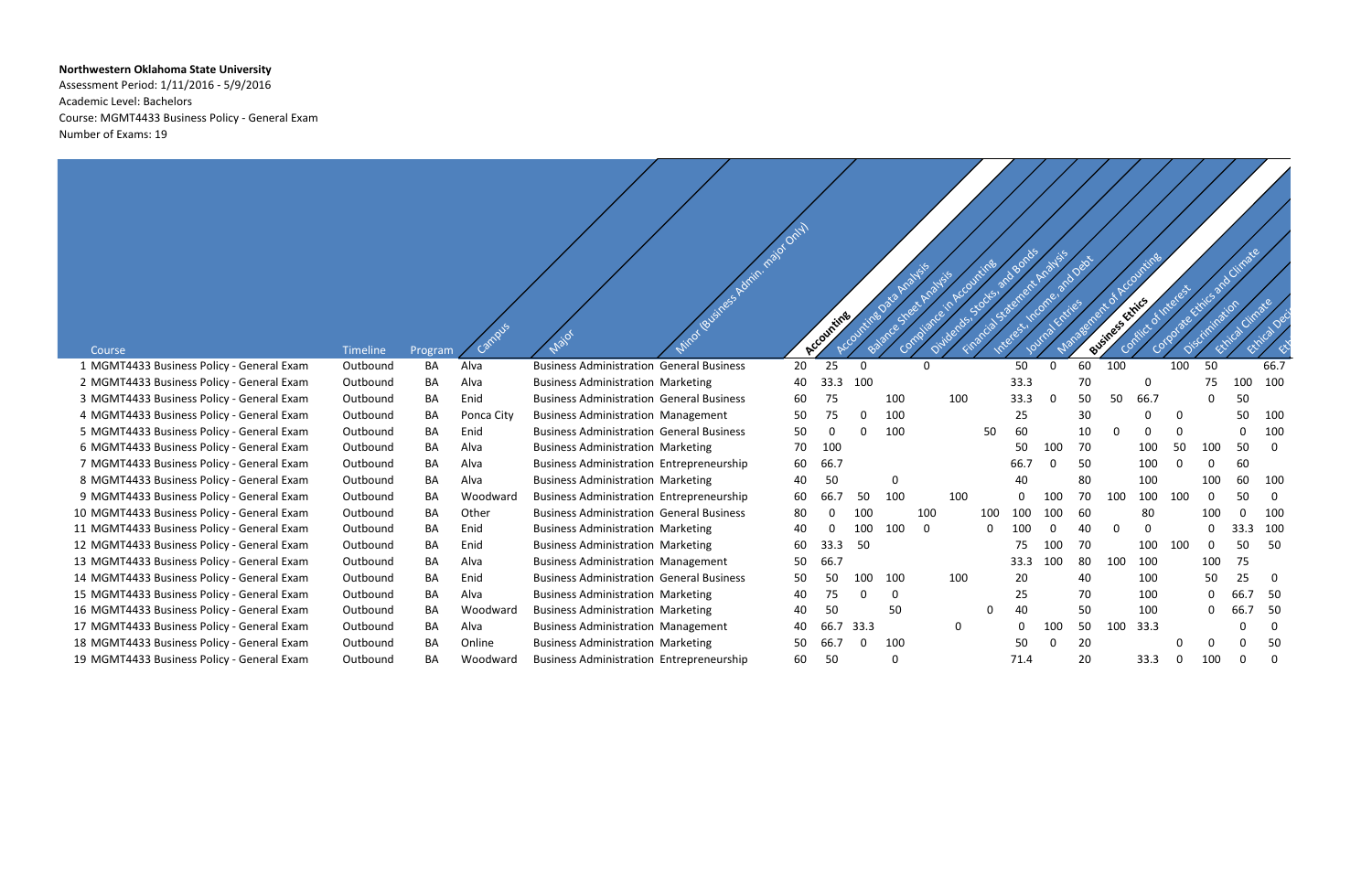

| ion-Makin      |    | BUSINE       | ces Finance |      |      |     |          |     |    |          |     |          | Business integration and Strategic Management |     |     |              | a and Governance |    |      | De<br>Business Leadership | cision Makins |      |             |          |          |     |     |     | Economics: Macroeconomics |          |             |     |     |     |    |      | and<br>Economics: Microechness |     |
|----------------|----|--------------|-------------|------|------|-----|----------|-----|----|----------|-----|----------|-----------------------------------------------|-----|-----|--------------|------------------|----|------|---------------------------|---------------|------|-------------|----------|----------|-----|-----|-----|---------------------------|----------|-------------|-----|-----|-----|----|------|--------------------------------|-----|
| 33.3           | 20 | $\Omega$     |             | 50   |      |     | 100      | 0   | 30 | $\Omega$ |     |          | 66.7                                          |     | 0   | 0            | 50               | 40 | 100  |                           |               | 0    | 0           | 0        | 50       | 50  | 60  |     | 100                       | 100      | $\mathbf 0$ | 100 |     |     | 20 | 0    |                                | 100 |
|                | 20 |              | $\Omega$    |      | 50   |     |          |     | 80 | 100      |     |          | 75                                            | 100 | 100 | 50           |                  | 40 |      |                           | 0             | 66.7 |             | 0        | 66.7     |     | 40  |     | 0                         |          | 100         | 50  | 0   |     | 80 |      |                                | 100 |
|                | 70 |              | 100         | 75   | 100  |     | 100      | 0   | 50 |          |     |          | 100                                           | 100 |     |              | 50               | 40 | -0   | 100                       | 100           |      | $\mathbf 0$ |          | 0        | 50  | 40  | 0   | 100                       | 0        |             |     |     | 0   | 80 | 66.7 | 100                            |     |
| $\mathbf{0}$   | 40 | 50           |             |      |      | 50  | 50       | 50  | 70 | 50       |     |          | 80                                            |     | 100 | 0            | 100              | 30 | - 0  |                           | $\Omega$      |      | 33.3        |          | 50       |     | 20  |     |                           | n        | 0           | 50  | 0   |     | 60 | 50   | ∩                              | 100 |
| 0              | 30 |              |             | 33.3 |      | 0   | 100      |     | 60 | 100      | 0   |          | 50                                            | 100 | 50  | 0            | 100              | 30 | 33.3 |                           | 0             |      | 66.7        |          | 0        |     | 40  |     | 100                       |          | 0           | 100 |     | 0   | 20 | 50   |                                |     |
| 100            | 20 | 100          | 50          |      |      |     | 0        |     | 70 |          | 0   |          | 83.3                                          |     | 100 |              | 0                |    |      |                           | 50            |      | 100         |          | 100      |     | 20  |     |                           |          | 33.3        |     | -0  |     | 60 |      | 66.7                           | 100 |
| 50             | 30 | 0            |             |      | 33.3 |     | 50       |     | 60 | 66.7     | 100 |          | 66.7                                          |     | 0   |              | 50               | 60 |      | 100                       | 50            |      | 60          |          | 100      | -0  | 20  |     |                           |          |             |     | 100 |     | 20 | 33.3 |                                |     |
|                | 40 | 66.7         |             | 50   |      | O   |          |     | 60 |          | 0   |          | 100                                           |     | 100 |              | 100              | 30 | 100  |                           | $\Omega$      |      | 66.7        | 0        | $\Omega$ |     | 20  |     |                           | 0        | 0           |     | 100 |     | 20 | 0    |                                | 0   |
|                | 50 |              | 100         | 25   |      | 0   | 100      | 50  | 80 |          | 50  |          | 100                                           |     | 100 |              |                  | 30 | 0    |                           | 100           |      | 0           |          | 33.3     | -0  | 40  |     | 100                       | $\Omega$ |             | 100 |     |     | 40 | 100  | 50                             |     |
| 0              | 60 | 100          | 66.7        | 50   |      |     | 100      | 50  | 70 | 50       | 100 |          | 66.7                                          |     | 100 | 100          |                  | 60 |      | 100                       | 50            | 0    | 60          | 100      |          |     | 40  |     | 50                        |          |             |     |     | 0   | 40 |      | 0                              | 50  |
| 100            | 40 |              | 50          | 60   |      |     | $\Omega$ |     | 50 | 66.7     | 100 |          | 25                                            |     | 100 |              | O                | 50 | - 0  |                           | 50            |      | 50          | 100      | 100      | . വ | 40  |     | 50                        | $\Omega$ | 50          |     |     |     |    | 0    |                                |     |
| 100            | 20 | <sup>0</sup> |             |      |      |     |          | 100 | 60 |          | 0   | 100      | 33.3                                          |     | 100 | 0            | 10 <sub>C</sub>  | 50 | - 0  |                           | 50            | 100  | 33.3        |          | 66.7     |     | 40  |     | 0                         | 100      |             | 100 |     |     | 20 |      | 33.3                           |     |
| $\mathbf{0}$   | 30 | 50           |             |      |      |     | 50       |     | 50 | 0        |     | 100      | 60                                            |     | 0   |              | 100              | 60 |      | 0                         | 100           |      | 50          |          | 100      |     | 100 | 100 |                           |          | 100         |     | 100 | 100 | 80 | 50   | 100                            |     |
| 50             | 20 | <sup>0</sup> | 100         |      |      |     | 50       |     | 40 |          |     |          | 50                                            |     | 50  | 0            | 100              | 40 | 100  |                           |               |      | 50          |          | 33.3     | 50  | 20  |     | 0                         | 50       | $\mathbf 0$ |     |     |     | 60 | 66.7 |                                | 100 |
| 100            | 30 |              | 25          | 25   |      |     | 100      |     | 50 | 66.7     |     |          | 50                                            |     |     | 33.3         |                  | 40 |      | 100                       |               |      | 50          |          | 50       |     | 60  |     | 50                        |          |             | 100 | 50  |     | 60 | 50   |                                | 100 |
| 0              | 10 | 25           |             |      | 0    |     | 0        |     | 30 | 40       |     |          | 0                                             |     | 50  |              |                  | 60 |      |                           |               | 0    | 57.1 100    |          |          | 100 | 60  |     | 100                       | 0        |             |     | 100 |     | 40 | 50   | 33.3                           |     |
| 100            |    | 25           | 25          |      |      |     |          |     | 30 |          |     | $\Omega$ |                                               |     | 100 | <sup>0</sup> | 100              |    |      |                           | 100           |      | 25          | 0        |          | -0  | 40  |     | 0                         |          | 50          |     | 100 |     | 40 | 33.3 | 50                             |     |
| 33.3           | 60 |              | 75          | 33.3 |      | 100 | 50       |     | 70 |          | 50  |          | 66.7                                          | 100 | 100 | 100          | 100              |    |      |                           |               |      | 40          |          |          |     | 20  |     | 0                         | 0        | 50          |     |     |     | 60 | 50   | 100                            |     |
| $\overline{0}$ | 60 | 0            | 100         | 100  | 100  | 100 | 33.3     |     | 30 | 50       |     | 25       | 33.3                                          |     |     |              | 0                | 20 |      |                           |               |      | 66.7        | $\Omega$ |          |     | 40  | 100 | 0                         | $\Omega$ | 50          |     |     |     | 20 | 50   | $\Omega$                       |     |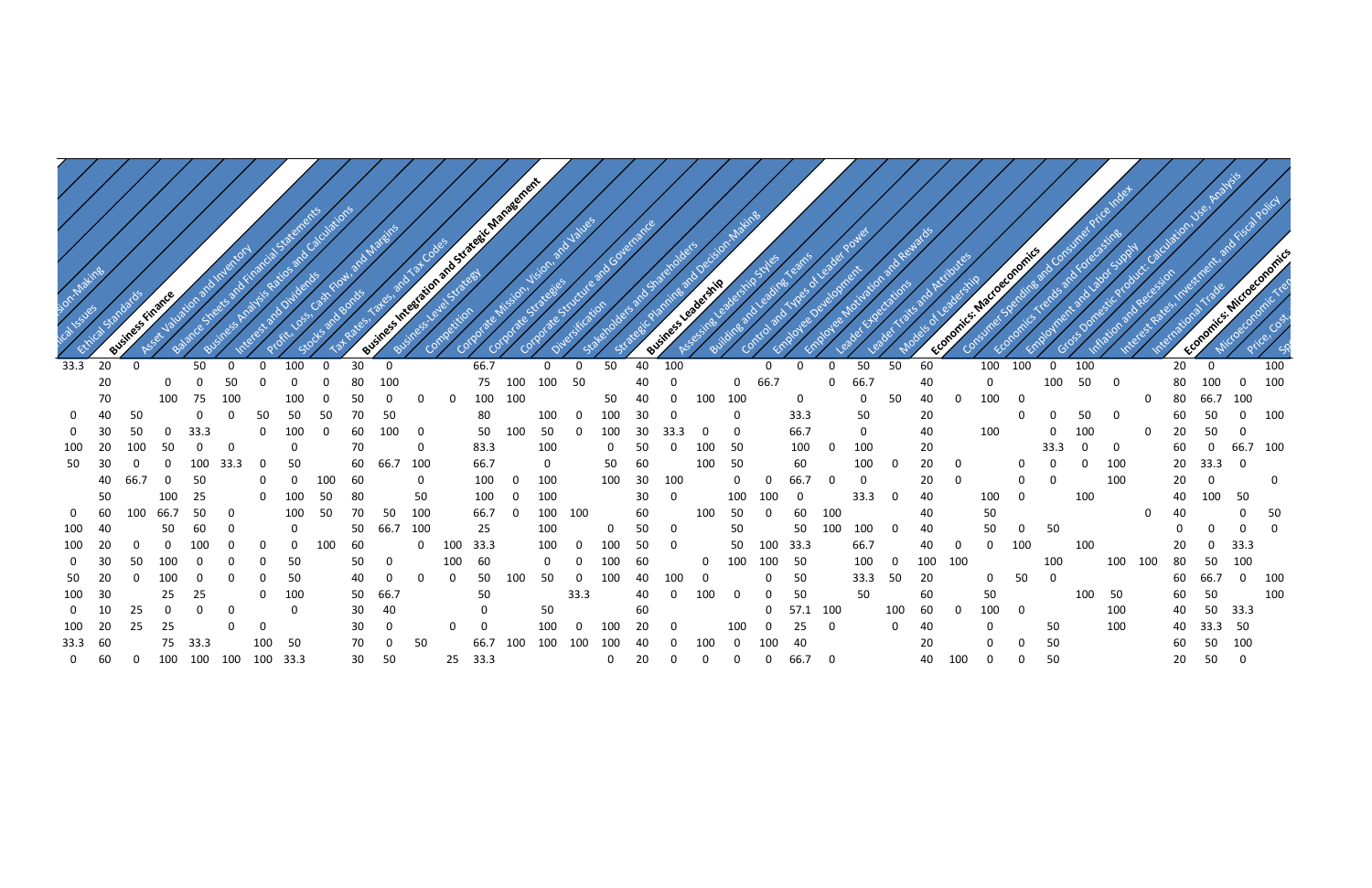

|                |             |             | at Oimersions of Business |          |          |              |          |          |          | mation Management Systems |          |             | Sup                     |              |             |              |    | edures |                             |           |                         |     |              |              |          |                         |              |           | ess Organizations |                |              |              | Secret Killings Regions of Management |        |             | seement: Operations/Production and |              |                                           |
|----------------|-------------|-------------|---------------------------|----------|----------|--------------|----------|----------|----------|---------------------------|----------|-------------|-------------------------|--------------|-------------|--------------|----|--------|-----------------------------|-----------|-------------------------|-----|--------------|--------------|----------|-------------------------|--------------|-----------|-------------------|----------------|--------------|--------------|---------------------------------------|--------|-------------|------------------------------------|--------------|-------------------------------------------|
|                |             | Global      |                           |          |          |              |          |          |          |                           |          |             |                         |              |             |              |    |        | Leep Entirement of Business |           |                         |     |              |              |          |                         |              |           |                   |                |              |              |                                       | Manage |             |                                    |              | $\mathscr{A}_{\mathscr{C}_{\mathscr{C}}}$ |
| $\mathbf 0$    | 60          | 100         | 40                        |          | 50       | 100          | 60       | 100      |          | $\mathbf 0$               |          | 100         |                         | 100          | 50          | $\mathbf 0$  | 90 |        |                             | 100 100   |                         |     | $\mathbf 0$  | 100          |          |                         |              | 100 33.3  | 100               | $\overline{0}$ |              | $\mathbf{0}$ | 25                                    |        | 33.3        | $\overline{0}$                     |              | 66.7                                      |
|                | $\mathbf 0$ | $\mathbf 0$ | $\Omega$                  | $\Omega$ | $\Omega$ | 0            | 30       | 100      | 50       | $\Omega$                  |          |             | $\Omega$                | $\Omega$     |             | 25           | 40 | 0      |                             | 50        |                         |     | 0            | $\mathbf 0$  | 100      |                         |              | 100 66.7  |                   |                | 100          | 50           | 25                                    |        | 50          |                                    | $\Omega$     | 66.7                                      |
|                | 80          |             | 100                       | 100      | 100      | 50           | 50       |          | 100      | 100                       |          | 0           | 33.3                    |              | 100         | 100          | 60 | 100    | 100                         | 33.3 33.3 |                         |     |              | 100          |          |                         |              | 66.7 100  |                   |                | 50           |              |                                       |        | $\Omega$    |                                    | $\mathbf{0}$ | 66.7                                      |
| 100            | 50          | 50          | 33.3                      | - 50     |          | 66.7         | 60       | $\Omega$ | $\Omega$ | 100                       | 50       | 100         |                         | 100          |             | 0            | 50 |        | 50                          |           | 50                      |     | 100          | 100 33.3     |          | $\overline{\mathbf{0}}$ |              | 100       |                   |                | 100          | 100          | 100                                   | 100    | 100         | 100                                | 100 66.7     |                                           |
| $\overline{0}$ | 40          |             | 25                        | 50       | 66.7     |              | 40       |          |          | 33.3                      | 100      | 50          | -0                      | 100          | 0           | 0            | 40 |        |                             | 0 66.7 0  |                         |     |              | 66.7 0       |          |                         |              | 33.3      | $\Omega$          | 50             |              |              | 66.7                                  | 100    | 50          |                                    |              | 50                                        |
|                | 50          |             | 33.3                      | 100      | $\Omega$ | 100          | 40       | 50       | $\Omega$ |                           | $\Omega$ | 0           |                         |              | 100         | 66.7         | 50 | 66.7   | 33.3                        |           |                         |     |              | 33.3         | 100      |                         |              | 50        |                   | 33.3           |              | 100          | 0                                     |        | 0           | $\mathbf{0}$                       |              | 33.3                                      |
|                | 60          |             | 66.7                      | 100      | 33.3     | $\Omega$     | 40       | 50       |          | 66.7                      |          |             | 100                     |              | $\mathbf 0$ |              | 50 | 100    | 100                         | 0         | $\mathbf 0$             |     |              | 100          | 50       |                         | 100          | 66.7      |                   | 66.7           |              |              | 33.3                                  | -0     | 0           | 100                                |              | 75                                        |
| 100            | 40          |             | 33.3                      |          | 100      |              | 80       |          |          |                           |          | 75          | $\Omega$                | 100          | 100         |              | 70 | 50     |                             | 100       | 100                     |     |              | 100          | 50       |                         | 50           | 33.3      | $\Omega$          | $\mathbf 0$    | 100          |              | 25                                    |        | 0           | 50                                 |              | $\mathbf 0$                               |
| $\overline{0}$ |             | 66.7        | 50                        | 100      | 50       |              | 60       |          | 100      | 25                        |          | 100         | -0                      |              |             | 100          | 50 |        |                             | 50        | $\mathbf 0$             |     |              | 50           | 100      | 100                     |              | 33.3      |                   | 50             |              | 0            |                                       |        | 0           |                                    | 0            | 50                                        |
| 50             |             |             | 33.3                      | 50       | 66.7     | 100          | 60       |          | 100      |                           |          | 100         | 100                     | 50           |             | 100          | 60 | 100    | 100                         | 100       |                         |     | 100          | $\mathbf{0}$ | 50       |                         |              | 33.3 66.7 |                   | 50             |              | 100          | 66.7                                  | 100    | 50          |                                    |              | 75                                        |
| 0              | 30          | 25          | $\Omega$                  | 50       | 100      |              | 60       | 100      |          | $\mathbf{0}$              |          | 100         | 50                      | <sup>0</sup> | 100         | 100          | 40 | 100    |                             | 66.7      |                         |     | $\mathbf{0}$ | 100          | $\Omega$ |                         | $\mathbf{0}$ | 33.3      | 100               | $\Omega$       | $\mathbf 0$  |              | 66.7                                  | 100    |             |                                    | 50           | 75                                        |
| $\mathbf 0$    | 30          | 100         | 25                        | $\Omega$ | 33.3     | $\Omega$     | 50       | $\Omega$ |          | 0                         |          | 100         | 100                     | $\Omega$     |             | $\mathbf{0}$ | 30 |        | 0                           |           |                         |     |              | 25           | 33.3     |                         | 50           | 66.7      | 50                | 100            |              |              | 0                                     |        | $\mathbf 0$ |                                    | $\mathbf{0}$ | 25                                        |
|                | 30          |             | 28.6                      | 100      | 0        |              | 50       |          |          | 60                        |          | 0           |                         |              | 100         | 100          | 70 | 100    |                             |           |                         |     | 100          | 100          | 100      | 100                     | $\mathbf{0}$ | 66.7      |                   | 50             | 100          |              | 25                                    |        |             | 33.3                               | $\Omega$     | 33.3                                      |
|                | 50          |             | 33.3                      | 100      | 50       |              | 50       | 100      |          | $\Omega$                  |          | 25          | 50                      | 100          |             | 100          | 60 | 50     | 100                         | 50        | 0                       |     |              |              | 100      | 100                     | 50           | 33.3      |                   |                | 100          | 0            | 25                                    |        | 100         | 0                                  | $\Omega$     | 33.3                                      |
| 50             | 50          |             | 0                         | 0        | 75       | 66.7         | 40       |          | 50       |                           |          |             | 100                     |              | 100         | 100          | 40 |        | 100                         | 0         | 50                      |     |              | 50           | 25       |                         |              | 75        |                   | 100            |              | 50           | 0                                     | 0      | $\Omega$    | 0                                  |              | 66.7                                      |
|                | 30          |             | 33.3                      | 66.7     |          |              | 60       | 100      | 100      |                           |          | 66.7        | 100                     | $\Omega$     | $\Omega$    | 0            | 40 | 50     | 33.3                        |           |                         |     | 100          | 0            | $\Omega$ |                         | 100          | 100       | 100               | 100            |              |              | 0                                     |        |             | $\mathbf{0}$                       | $\mathbf 0$  | 66.7                                      |
|                | 40          | 40          | 50                        |          |          |              | 50       | 100      | 100      | 50                        |          | 50          |                         | $\Omega$     |             | 0            | 30 | 0      | 33.3                        | 50        |                         |     |              | 100          |          | 0                       |              |           |                   |                | $\Omega$     |              | 33.3 33.3                             |        |             |                                    |              | 50                                        |
|                | 80          | 50          |                           | 50       | 100      | 100          | 50       |          | 0        | 100                       |          | 33.3        | $\overline{\mathbf{0}}$ |              | 66.7        |              | 70 |        | 66.7                        | 100       |                         | 100 |              | 100          | $\Omega$ |                         | 100          | 25        |                   | $\Omega$       |              | 50           |                                       |        | $\Omega$    |                                    |              | 66.7                                      |
|                | 20          | $\mathbf 0$ | 66.7                      | - 0      |          | $\mathbf{0}$ | $\Omega$ |          |          | $\overline{0}$            | $\Omega$ | $\mathbf 0$ |                         |              | $\mathbf 0$ | $\mathbf 0$  | 40 |        |                             | 33.3 100  | $\overline{\mathbf{0}}$ |     | 100          | $\mathbf 0$  | 0        | 100                     |              | 33.3 50   |                   |                | $\mathbf{0}$ |              | 100                                   | 100    | 100         |                                    | 100 100      |                                           |